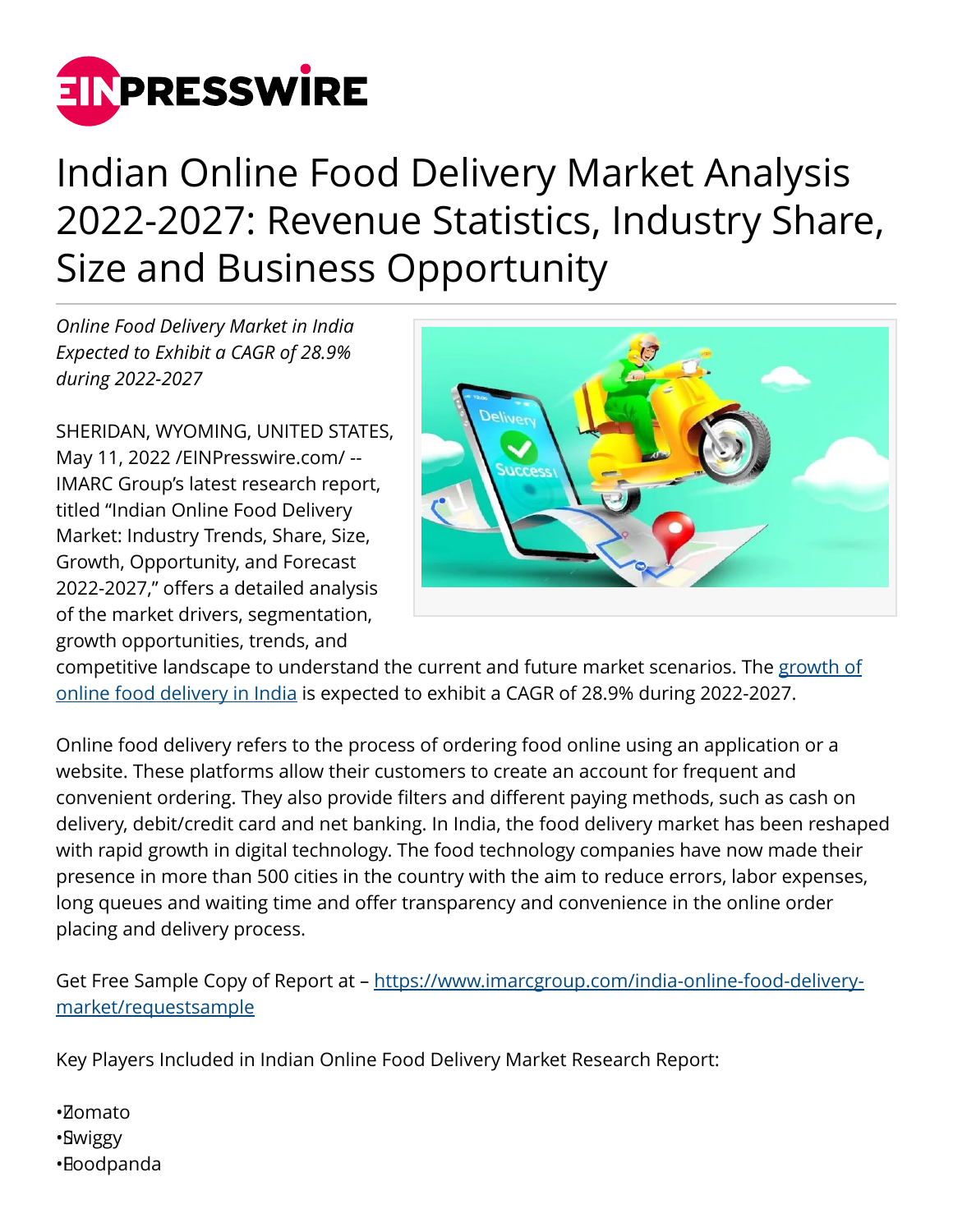• Bundl Technologies • Fasso's • Domino's

COVID-19 Impact Overview:

We are regularly tracking the direct effect of COVID-19 on the market, along with the indirect influence of associated industries. These observations will be integrated into the report.

## Industry Trends:

The market in India is primarily driven by the changing lifestyle and eating habits of consumers. This, coupled with hectic life schedules and inflating disposable income is significantly contributing to the market growth. Furthermore, the growing demand for ready-to-eat and packaged foods is positively influencing the market growth. Moreover, rising digitalization and increasing penetration of smartphones are escalating the market growth. The rapid outbreak of the COVID 19 pandemic has favored market growth due to the contactless delivery services introduced by some of the leading players like Swiggy, Zomato, Domino's, Pizza Hut, and others. Other factors, including the rising working population, rapid urbanization, and growing online consumer base are creating a positive outlook for the market.

Important Attribute and highlights of the Report:

• Detailed analysis of the market share

- • Market Segmentation by platform type, business model, and payment method.
- Historical, current, and projected size of the market in terms of volume and value
- • Latest industry trends and developments
- • Competitive Landscape for India Online Food Delivery Market
- • Strategies of major players and product offerings

Do you know more information, Contact to our analyst at– [https://www.imarcgroup.com/india](https://www.imarcgroup.com/india-online-food-delivery-market)[online-food-delivery-market](https://www.imarcgroup.com/india-online-food-delivery-market)

Key Market Segmentation:

Breakup by Platform Type:

• Mobile Applications • Websites

Breakup by Business Model:

• Order Focused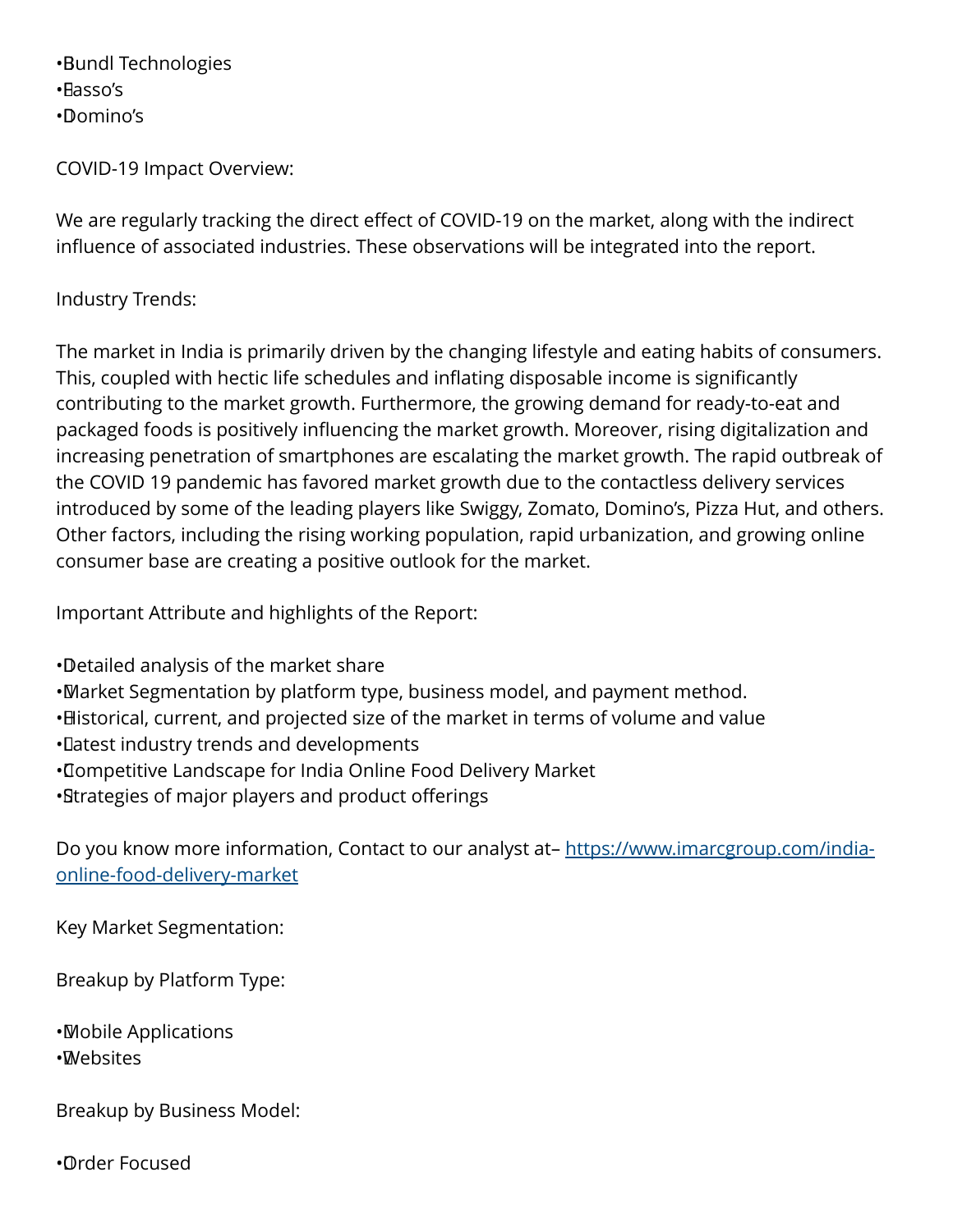• Logistics Based • Full-Service

Breakup by Payment Method:

• Online • Cash on Delivery (COD)

Regional Insights:

• North India

- • West and Central India
- • South India
- • East India

TOC for the India Online Food Delivery Market Research Report:

• Preface

- • Scope and Methodology
- • Executive Summary
- • Introduction
- • India Online Food Delivery Market
- • SWOT Analysis
- • Value Chain Analysis
- • Price Analysis
- • Competitive Landscape

Browse More Research Reports:

• D[https://www.digitaljournal.com/pr/indian-cold-chain-market-to-reach-inr-3637-4-billion-by-](https://www.digitaljournal.com/pr/indian-cold-chain-market-to-reach-inr-3637-4-billion-by-2027-cagr-of-14-72)[2027-cagr-of-14-72](https://www.digitaljournal.com/pr/indian-cold-chain-market-to-reach-inr-3637-4-billion-by-2027-cagr-of-14-72)

· D[https://www.digitaljournal.com/pr/indian-fertilizer-industry-projected-to-reach-inr-1131-billion](https://www.digitaljournal.com/pr/indian-fertilizer-industry-projected-to-reach-inr-1131-billion-by-2027-growth-cagr-status-4-8)[by-2027-growth-cagr-status-4-8](https://www.digitaljournal.com/pr/indian-fertilizer-industry-projected-to-reach-inr-1131-billion-by-2027-growth-cagr-status-4-8)

• D[https://www.digitaljournal.com/pr/indian-induction-motor-market-report-2022-2027-industry](https://www.digitaljournal.com/pr/indian-induction-motor-market-report-2022-2027-industry-growth-cagr-9-6-size-share-outlook-top-manufacturers-and-forecast)[growth-cagr-9-6-size-share-outlook-top-manufacturers-and-forecast](https://www.digitaljournal.com/pr/indian-induction-motor-market-report-2022-2027-industry-growth-cagr-9-6-size-share-outlook-top-manufacturers-and-forecast)

• C<https://www.digitaljournal.com/pr/indian-animal-feed-market-report-2022-2027-cagr-of-9-6>

• O[https://www.digitaljournal.com/pr/indian-honey-market-report-2022-2027-industry-demand](https://www.digitaljournal.com/pr/indian-honey-market-report-2022-2027-industry-demand-production-analysis-top-brands-growth-cagr-10-31-and-forecast)[production-analysis-top-brands-growth-cagr-10-31-and-forecast](https://www.digitaljournal.com/pr/indian-honey-market-report-2022-2027-industry-demand-production-analysis-top-brands-growth-cagr-10-31-and-forecast)

Who we are:

IMARC Group is a leading market research company that offers management strategy and market research worldwide. We partner with clients in all sectors and regions to identify their highest-value opportunities, address their most critical challenges, and transform their